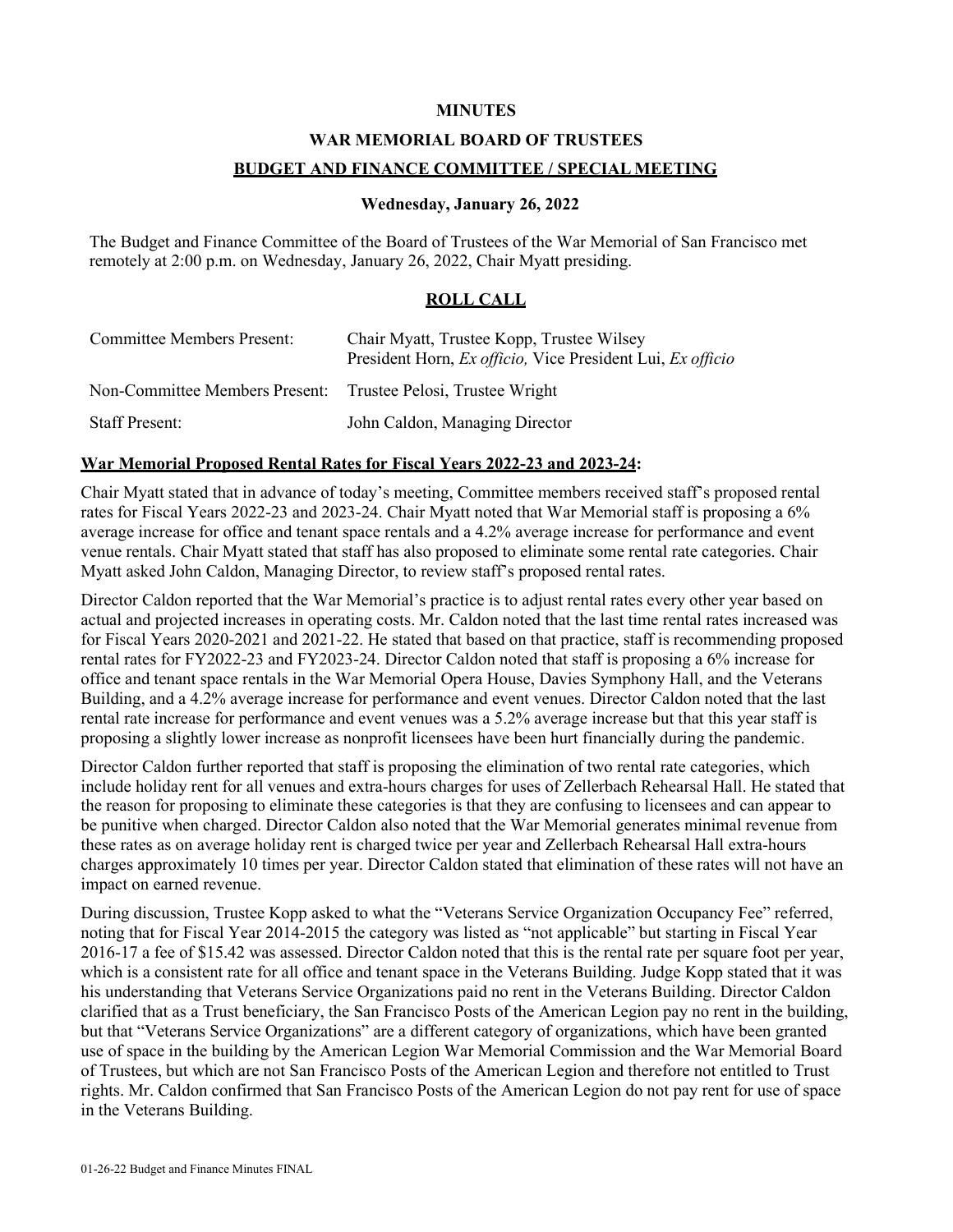Vice President Lui inquired as to whether the 4.2% increase for performance spaces applied only to nonprofits. Director Caldon stated the 4.2% increase was the average rate increase for all performance and events spaces in War Memorial facilities and that the proposed rental rates outlined in the document noted the precise percentage increase for each rental category. He noted that staff's objective is to maintain competitive rates while ensuring that rates cover inflationary costs. Vice President Lui remarked "it is a great deal" to be able to host an event in a space like The Green Room with only a small increase.

Judge Kopp asked whether these proposed changes had been discussed with tenants in the War Memorial. Director Caldon stated that there had not been direct conversations with tenants. He noted that staff invites tenants to Budget and Finance Committee meetings so they can share concerns and ask questions. He further noted that staff does not have direct conversations with individual tenants regarding rates prior to Board meetings so that all discussion remains part of the public process.

During public comment, Andrew Dubowski, Senior Director of Operations for the San Francisco Symphony, expressed appreciation that rates are being held low and that rates have historically been raised modestly and regularly, which helps the Symphony with its long-term budgeting. Mr. Dubowski expressed his appreciation to the Budget and Finance Committee on behalf of the Symphony.

# **War Memorial Proposed Departmental Budget for Fiscal Years 2022-23 and 2023-24:**

Chair Myatt stated that in advance of today's meeting, Committee members received staff's departmental budget presentation document and a detailed summary of staff's proposed revenues and expenditures for the next two fiscal years. Chair Myatt asked Director Caldon to review staff's proposed departmental Budget.

Director Caldon began by reviewing the War Memorial's Mission Statement: "The San Francisco War Memorial and Performing Arts Center manages, maintains and operates safe, accessible, world-class venues to promote cultural, educational, and entertainment opportunities in a cost-effective manner for enjoyment by the public, while best serving the purposes and beneficiaries of the War Memorial Trust." He noted that this has been the mission for 90 years and that the War Memorial continues to serve that mission.

Director Caldon then turned to the staff Racial Equity Statement, which the Racial Equity team created, and which reflects the department's commitment to equity: "The San Francisco War Memorial and Performing Arts Center serves as a unique public gathering space to be used and enjoyed by all. The War Memorial is proud to employ a culturally and racially diverse staff. Cultural sensitivity and respect for others are core values of the department. We are committed to creating programs and policies to support each staff member in achieving their fullest potential." Director Caldon noted that this statement was created by the staff Racial Equity Team and is a reminder that while the department's work is often framed in terms of the buildings, it is performed by people for the benefit of people. Director Caldon stated that since the buildings opened as monuments to the war workers of World War I, they have been a place where the celebration of life would continue to honor that sacrifice for generations to come, and that it is this celebration life by people in the buildings that stands as a token of gratitude to those who made our freedoms possible.

Director Caldon then turned to discuss projected performance and event activity. He began by stating that staff anticipates this coming fall should see a return to pre-COVID levels of activity, though attendance may be somewhat depressed. He stated that in the Herbst Theatre there is an active pace of bookings, but that attendance has been lower than pre-COVID. Mr. Caldon noted that projected activity levels for the last two years during COVID have been projections based on historical data, whereas prior to COVID projections were based on a more detailed analysis by staff of actual bookings and potential bookings based on date availability. He stated that staff is working on a projection based on actual bookings but that due to the changed landscape of performance and events activity it is taking longer to complete this year. Director Caldon reported that for the February 10 meeting staff will present revised activity-level projections based on this deeper analysis.

Vice President Lui asked whether licensees are charged rent per-performance or by season. Director Caldon answered that the charge is per performance or rehearsal. Vice President Lui then asked what the policy is if an event needs to be cancelled due to COVID. Mr. Caldon responded that in the Herbst Theatre cancellations have been allowed and the War Memorial was retained a cancellation fee to cover the administrative cost it takes for staff to process the cancellation. He also noted that all refunds have been approved at regular meetings.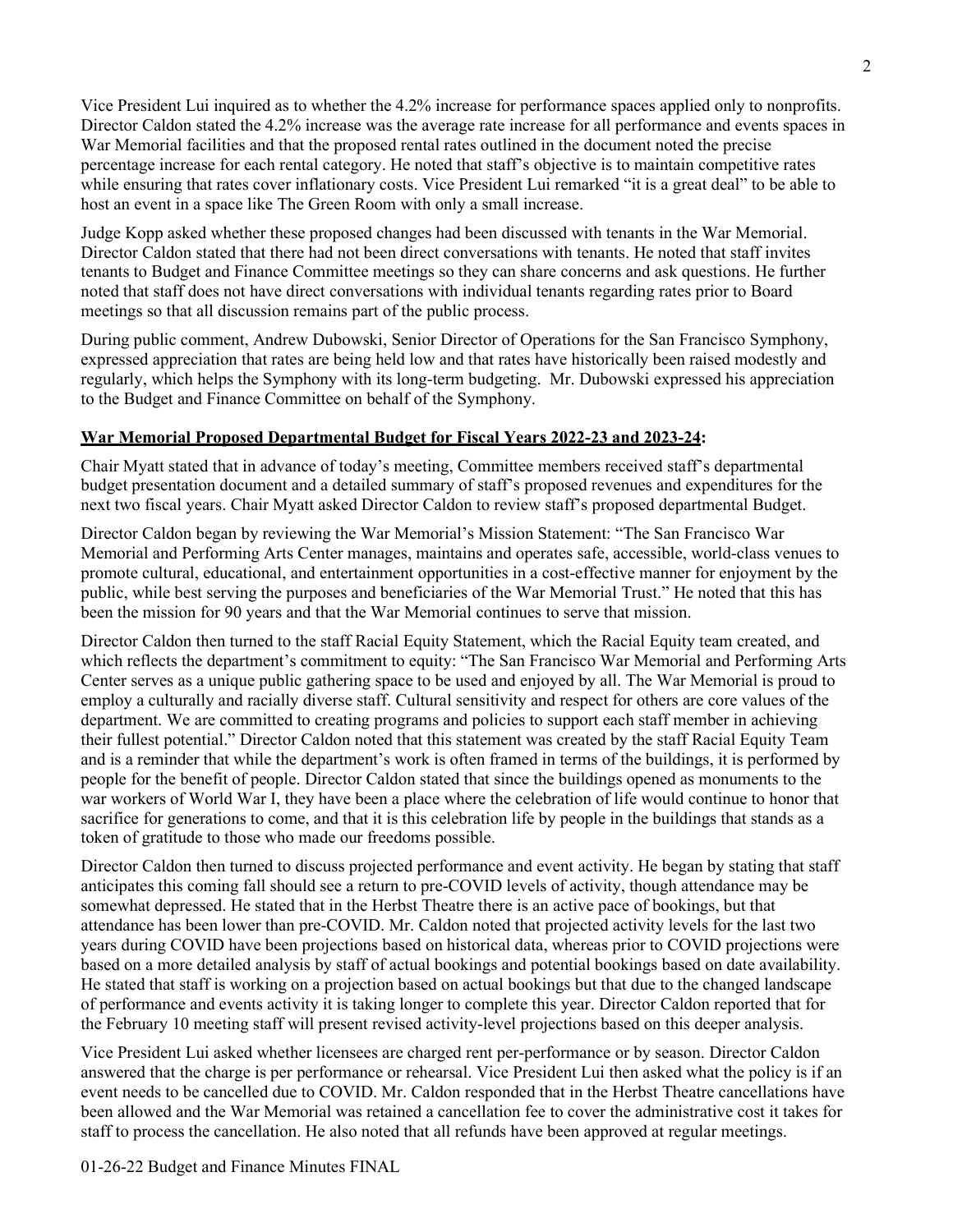Vice President Lui then inquired about whether there were conditions for cancellation. Director Caldon noted that terms are all outlined in the Short-Term License Agreements executed by licensees and that at the outset of the pandemic this Board empowered him by vote establish policies regarding rental refunds, with the stipulation that staff bring each request for a refund to the Board for approval, which has been done consistently.

Director Caldon then reported on projected earned revenues, stating that earned revenue is closely tied to the number of performances and events for which rent is charged. He noted that office space tends to remain constant as tenants relinquishing office space is rare. Director Caldon stated there was a large decrease in earned revenue starting March 2020 due to COVID closures and that it was in Fiscal Year 2021-22 that revenue started to rebound. He reported that staff projects in Fiscal Year 2022-23 the War Memorial will return to Fiscal Year 2018-19 booking levels.

Director Caldon then focused on position summaries, which count how many employees are included in the budget. He stated that at the time the COVID pandemic started, the War Memorial had many position vacancies and was employing a number of full-time employees in the low 50s range despite being budgeted for 70 fulltime employees. He reported that in Fiscal Year 2021-22, the War Memorial budgeted for salary spending to hire a number of staff members equal to 63.5 full-time employees. He stated that for Fiscal Year 2022-23, staff anticipates increasing the number of filled full-time employee positions to 67 and in Fiscal Year 2023-24 to increase the number of filled full-time employee positions to 69. Mr Caldon noted that the department plans to employ a number of as-needed employees working a number of hours equal to approximately 5.54 full-time employees in both Fiscal Years 2022-23 and 2023-24.

Director Caldon next summarized projected revenues noting that:

- General Fund Operating Support for Fiscal Years 2022-23 and 2023-24 is anticipated to be \$13.6 million;
- General Fund Facilities Maintenance and Capital Improvement Projects Support is projected at \$9.3 million dollars for Fiscal Year 2022-23 and \$6.6 million dollars for Fiscal Year 2023-24 based on requests made to the Capital Planning Committee, which, if approved, will include funding for general facilities maintenance, modernization of an elevator in Davies Symphony Hall, replacement of the War Memorial Opera House mansard roof, and upgrading the obsolete Herbst Theatre sound system;
- Earned revenue for performance and event rentals, as well as concessions revenue, is projected at \$4.3 million for Fiscal Year 2022-23 and \$4.5 million for Fiscal Year 2023-24;
- Interdepartmental Recovery reflects rent paid by City departments Grants for the Arts and the San Francisco Arts Commission for a total of \$273,987 for both Fiscal Years 2022-23 and 2023-24; and
- Use of the War Memorial Fund Balance is currently budgeted at \$810,506 for Fiscal Year 2022-23 and \$770,000 for Fiscal Year 2023-24.
- Director Caldon reminded Trustees that as he had stated earlier in the meeting, for the February 10 Committee meeting staff will present revised activity level projections based on a deeper analysis of projected uses, which will likely cause the earned revenue projections to be revised.

Director Caldon reported on expenditures stating that:

- Salaries and Benefits will increase over the current year as staff continues to fill vacant positions. Expenditure levels are currently projected at \$11.6 million for Fiscal Year 2022-23 and \$11.9 million for Fiscal Year 2023-24;
- Non-personnel Services costs, which include services performed by third parties such as waste management, elevator repair, and consultation, are projected at \$1.2 million for Fiscal Year 2022-23 and 2023-24;
- Materials and Supplies costs are projected at approximately \$290,000 for Fiscal Years 2022-23 and 2023-24; and